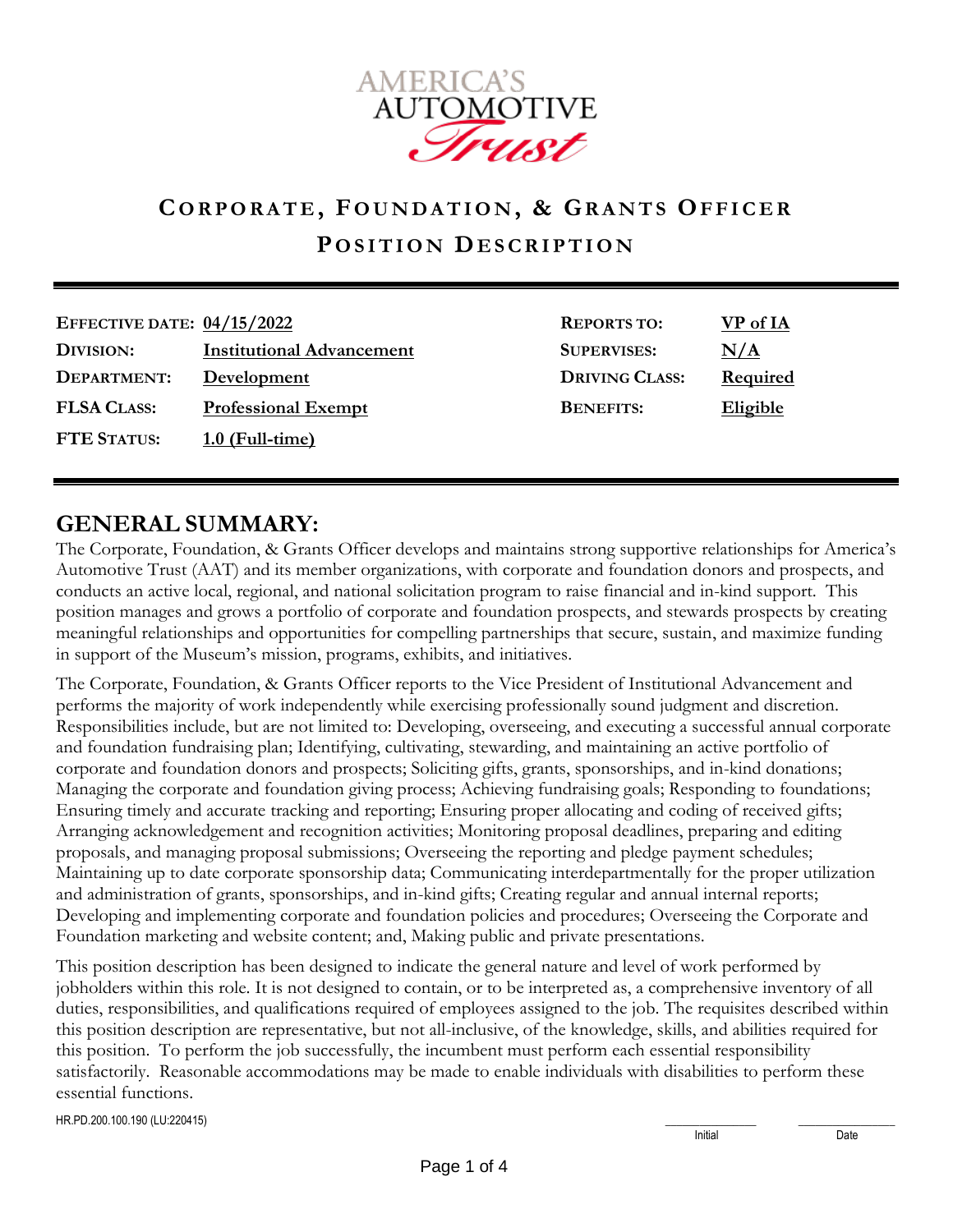## **PRIMARY OBJECTIVES:**

- 1. Design, implement, and manage a comprehensive proactive development plan that expands and enhances corporate and foundation relationships by directing and coordinating activities relevant to those entities;
- 2. Develop highly individualized cultivation strategies to make donors/prospects aware of programs and projects at AAT and its member organizations through cold calls, follow-up calls, e-mail contacts, large and small presentations, publications, letters, prospectuses, and proposals, as well as site visits, field tours, etc.;
- 3. Cultivate and maintain an active portfolio of corporate and foundation donors and prospects, solicit gifts, grants, sponsorships, and in-kind donations; and implement highly individualized cultivation strategies that raise awareness and funding in support AAT and its member organizations' mission, programs, exhibits, fundraising goals, objectives, and initiatives;
- 4. Maintain high quality stewardship for active corporate and foundation prospects and donors that includes a strong case for corporate and foundation support and ensures that stewardship and reporting requirements are met to sustain successful long-term partnerships;
- 5. Ensure tracking, fulfillment, and reporting are accurate and timely through active interdepartmental collaboration and communication.

## **MAJOR RESPONSIBILITIES:**

- 1. Create a sustainable, long-term Corporate and Foundation giving program for AAT and its member organizations;
- 2. Achieve targeted fundraising goals by conducting an active local, regional, and national solicitation program;
- 3. Develop, execute, and oversee a successful annual fundraising action plan with monthly and quarterly monetary and activity benchmarks;
- 4. Identify emerging business leadership and industry trends with a special emphasis on connecting corporate and foundation values with AAT and its member organizations' vision and mission;
- 5. Track grants, in-kind donations, and sponsorships and collaborate with the Finance Department and other personnel to ensure the proper recording, administration, and fulfillment of grants, sponsorships, and inkind gifts;
- 6. Communicate the requirements for the proper utilization and administration of grants, sponsorships, and inkind gifts to pertinent departments and staff;
- 7. Arrange, conduct, and coordinate stewardship and recognition activities for corporate sponsors and donors;
- 8. Monitor proposal deadlines, prepare and edit proposals, manage proposal submissions, analyze conditions and terms of new agreements and structure, and oversee the pledge payment schedules for all active awards;
- 9. Create regular and annual reports including, financial, executive, funding, prospect, and fulfillment;
- 10. In collaboration with the Marketing & Communications Department, arrange, conduct, and coordinate cultivation, stewardship, and recognition activities such as on-site signage, recognition in publications, onsite visits for corporate sponsors and donors, etc.;
- 11. Oversee the Corporate and Foundation marketing and website content in collaboration with the Marketing Department;
- 12. Manage the corporate giving program including, prospect identification, the acknowledgement process, and gift tracking within the Client Relationship Management database (Altru);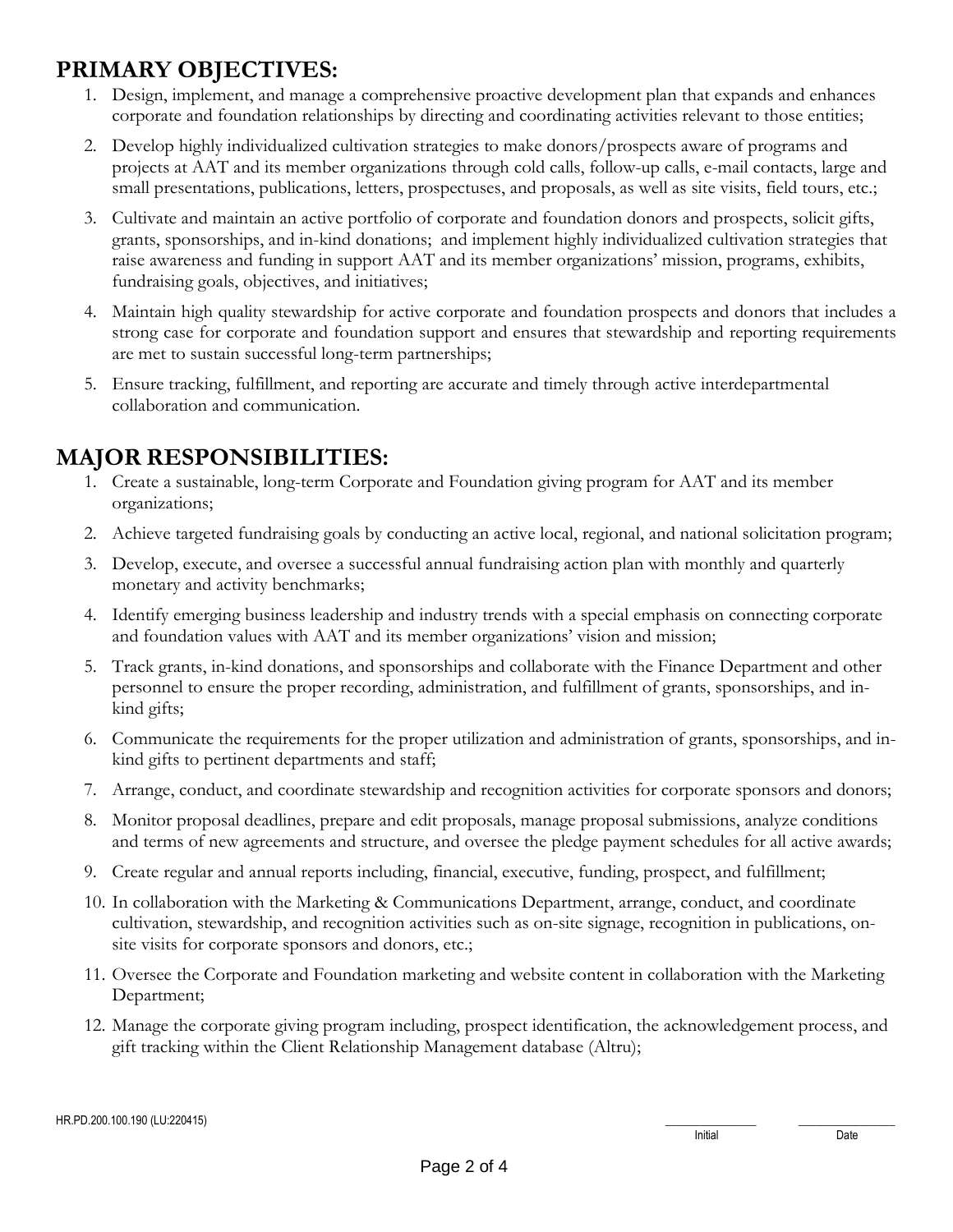- 13. Develop the annual plan and calendar for all foundation target submissions, as well as for reporting deadlines and requirements;
- 14. Respond to foundations and prepare reports in a timely manner with accurate information to maintain and strengthen positive relationships with donors and to meet specific reporting and deadline requirements;
- 15. Participate in annual Institutional Advancement Department's strategic and operational planning process and provides an effective annual plan for the Corporate and Foundation program within the Division;
- 16. Act as liaison between Foundation personnel and member organization's staff to facilitate donation agreements and reporting expectations;
- 17. Ensure corporate sponsorship lists are up to date for recognition and fulfillment purposes;
- 18. Make public and private presentations as needed or requested;
- 19. Promote AAT and its member organizations and its diverse initiatives;
- 20. Maintain a flexible schedule and works weekends and late nights, as needed;
- 21. Drive personal vehicle for business purposes;
- 22. Utilize MS-Word, Excel, PowerPoint, and Publisher to generate communications, presentations, and reports;
- 23. Utilize MS-Outlook for email communications and scheduling.

## **QUALIFICATIONS:**

The incumbent for this position must possess a Bachelor's degree (Master's Degree preferred) from an accredited college or university and 5-years of significant, successful fundraising experience in the cultivation, solicitation, and stewardship of benefactors, including a successful track record in fundraising from corporations and/or foundations. Education and relevant experience may substitute one for the other on a year for year basis.

#### **Additionally, the incumbent must possess:**

- 1. The ability to pass an in-depth background investigation including criminal history, employment records, and personal references;
- 2. A valid driver license with the ability to drive a personal vehicle for business purposes;
- 3. An in-depth understanding and skill in stewarding donors;
- 4. Experience with charitable giving techniques, relationship-building skills, and success in closing significant gifts;
- 5. Experience in budgeting and financial management;
- 6. Experience in researching, facilitating, and tracking grants;
- 7. Effective project management skills, attention to detail, and ability to drive projects toward successful completion;
- 8. Strong skills in strategic planning, goal setting, and goal fulfillment;
- 9. A solid proficiency in the English language with strong professional communication skills including, the ability to communicate and work effectively with a variety of internal and external stakeholders;